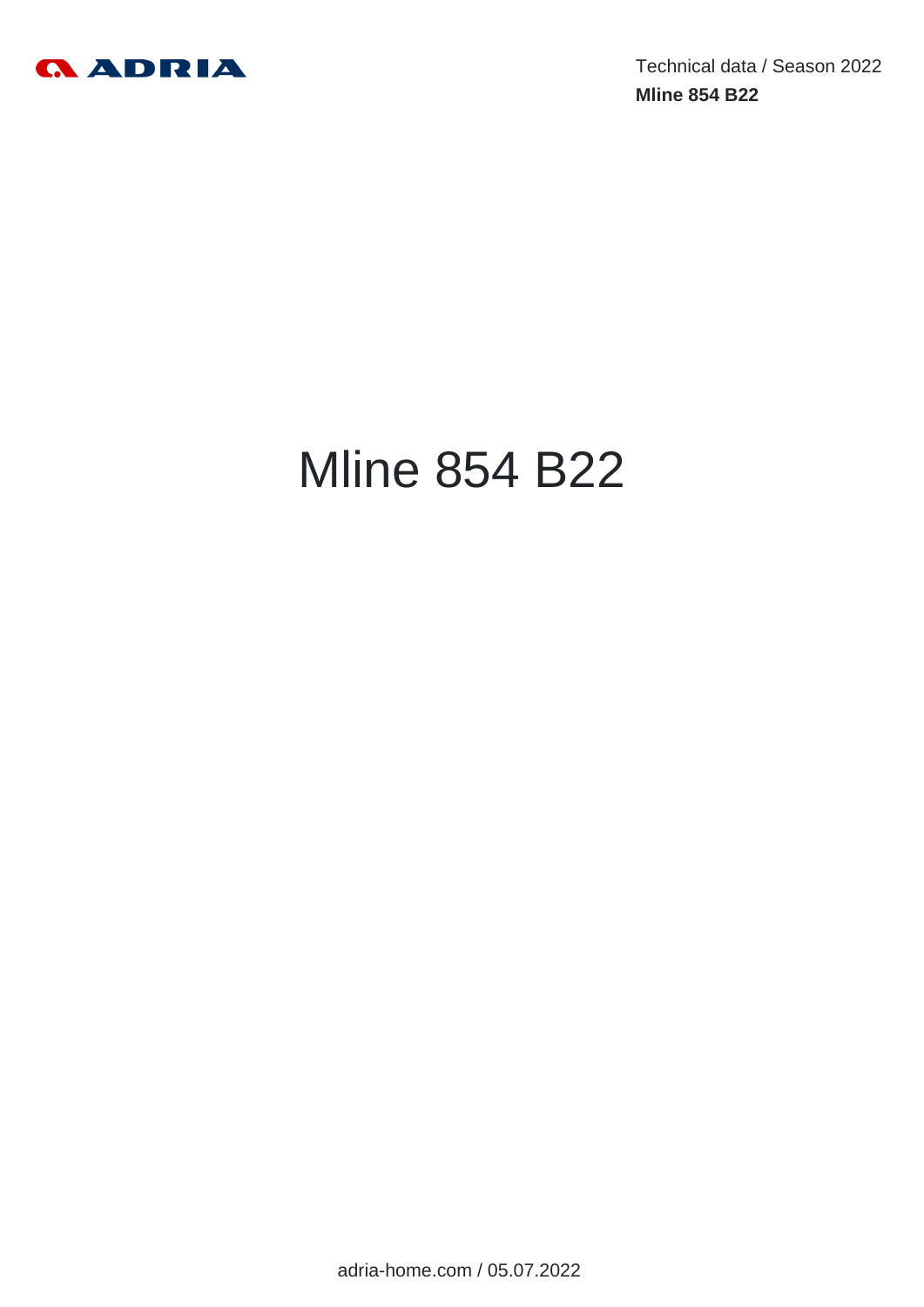

# **Facade:**



**Layout:**

**MLine 854 B22**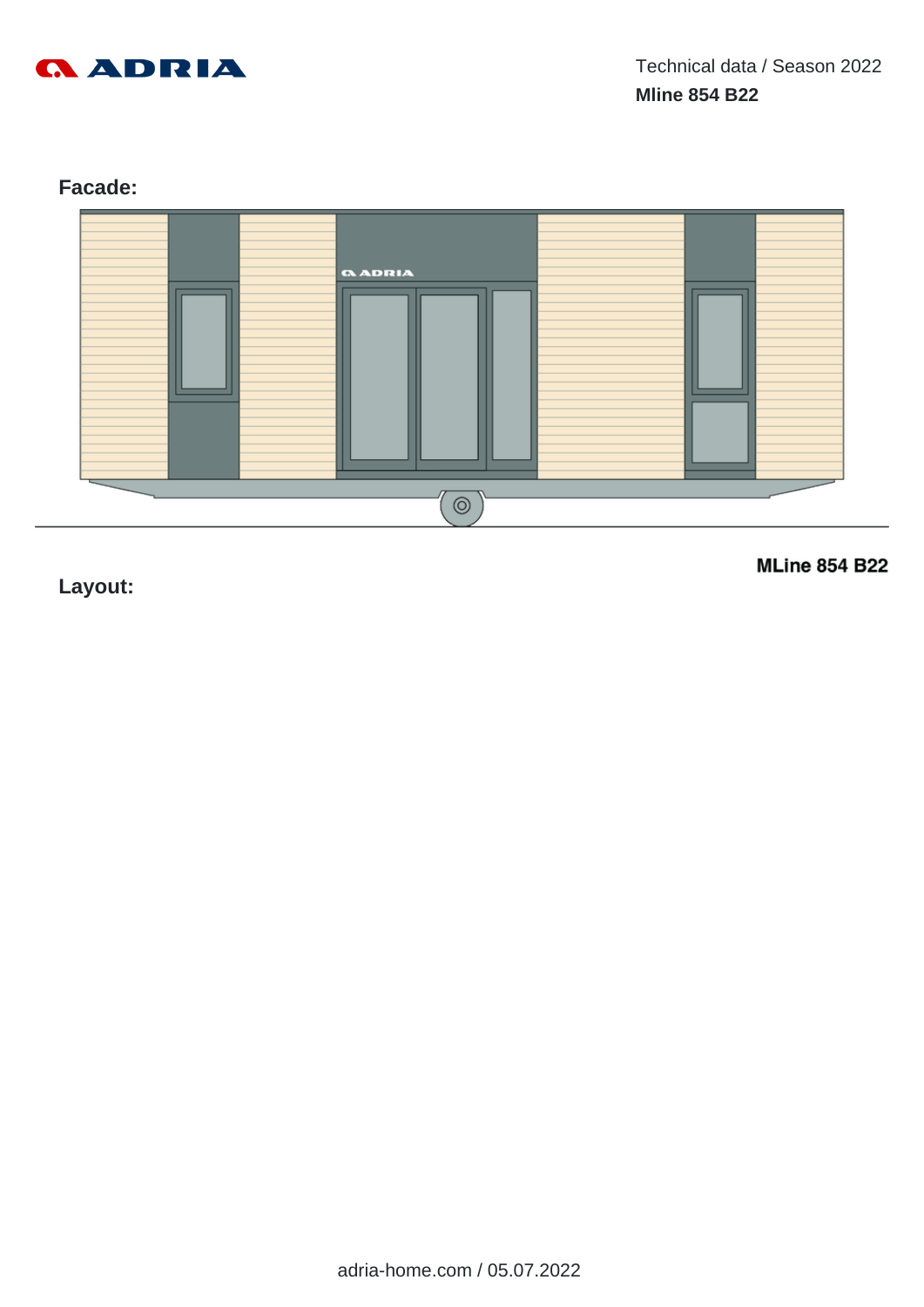

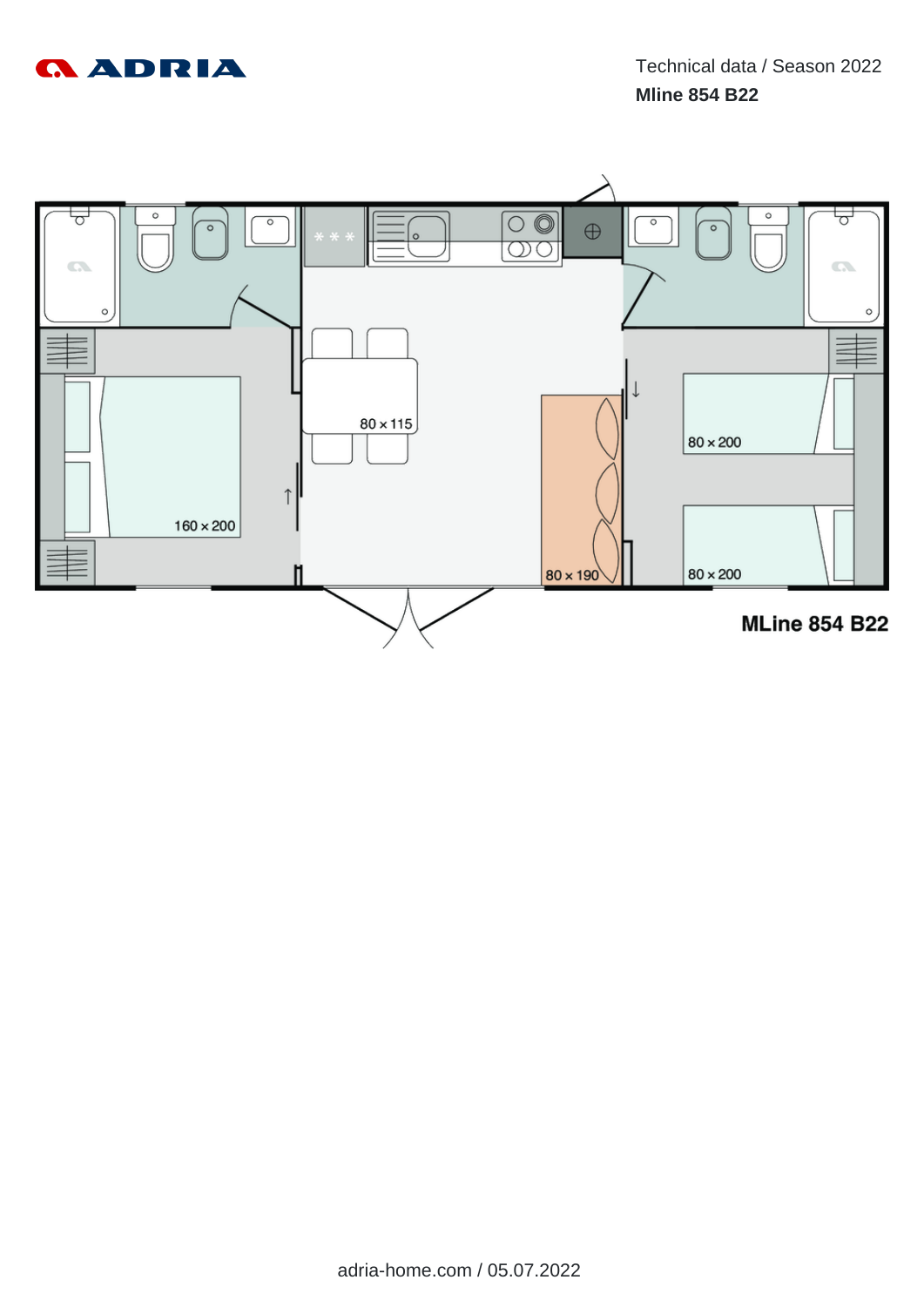

#### **C6 BATHROOM**

| Electrical socket in bathroom                                             | X              |
|---------------------------------------------------------------------------|----------------|
| Shower cabin                                                              | 80 x 120       |
| Shower sliding doors with security glass                                  | X              |
| Shower PVC wall                                                           | X              |
| Shower rail with sliding shower holder                                    | $\sf X$        |
| Shower rail with adjustable sliding shower holder and rain shower<br>head | O              |
| Wash-stand with mixer tap                                                 | $\chi$         |
| Mirror with shelf in bathroom                                             | $\sf X$        |
| Ceramic toilet with toilet seat                                           | $\sf X$        |
| PVC toilet tank with saving function                                      | $\chi$         |
| Built-in toilet tank with saving function                                 | O              |
| Built-in toilet tank with saving function connected to wash-stand         | O              |
| Bidet with mixer tap in bathroom                                          | O              |
| <b>Towel holder</b>                                                       | X              |
| Toilet roll holder                                                        | X              |
| Hangers in bathroom (2 pcs)                                               | $\chi$         |
| Hairdryer in bathroom                                                     | $\overline{O}$ |
| Bathroom fan in bathroom                                                  | $\overline{O}$ |
| Built-in ceiling spot LED lights in bathroom                              | X              |

#### **C7 BATHROOM 2**

| Electrical socket in bathroom 2                                   | X        |
|-------------------------------------------------------------------|----------|
| Shower cabin                                                      | 80 x 120 |
| Shower sliding doors with security glass                          | X        |
| Shower PVC wall                                                   | X        |
| Shower rail with sliding shower holder                            | X        |
| Shower rail with adjustable sliding shower holder and rain shower | O        |
| head                                                              |          |
| Wash-stand with mixer tap                                         | X        |
| Mirror with shelf in bathroom 2                                   | X        |
| Ceramic toilet with toilet seat                                   | X        |
| PVC toilet tank with saving function                              | X        |
| Built-in toilet tank with saving function                         | O        |
|                                                                   |          |

adria-home.com / 05.07.2022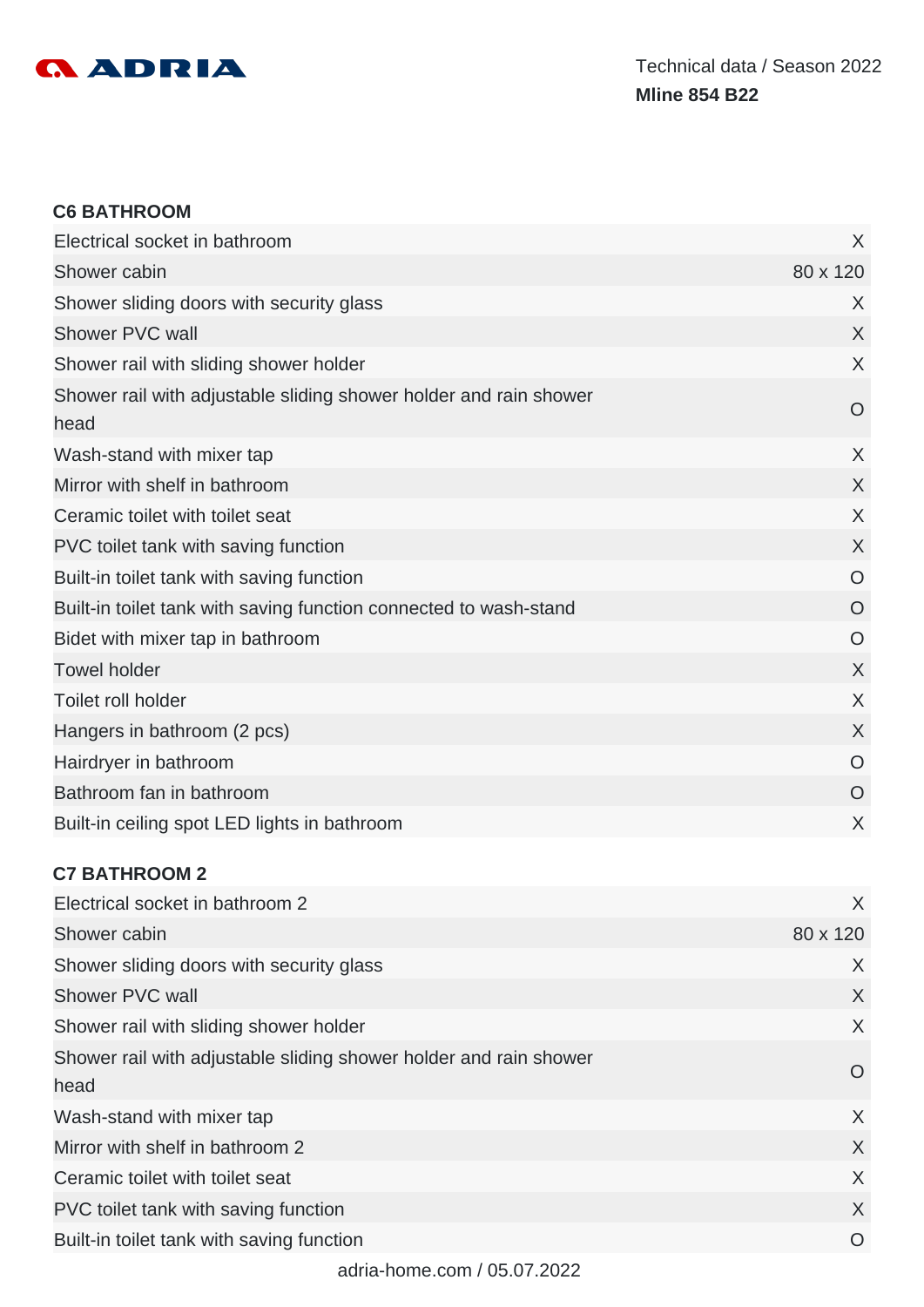

| Bidet with mixer tap in bathroom 2               | O              |
|--------------------------------------------------|----------------|
| <b>Towel holder</b>                              | X              |
| Toilet roll holder                               | X              |
| Hangers in bathroom 2 (2 pcs)                    | X              |
| Hairdryer in bathroom 2                          | $\circ$        |
| Bathroom fan in bathroom 2                       | O              |
| Built-in ceiling spot LED lights in bathroom 2   | X              |
| <b>C2 KITCHEN</b>                                |                |
| Electrical sockets over the kitchen counter (2x) | X              |
| Built-in ceiling spot LED lights in kitchen      | X              |
| Gas hob on glass ceramic platform 4 burners      | X              |
| Glass ceramic hob with 4 burners                 | O              |
| Induction hob with 4 burners                     | $\circ$        |
| Shelving in kitchen                              | $\overline{O}$ |
| Built-in extrator hood                           | X              |
| Stainless steel sink with drainer                | X              |
| Granite sink with drainer                        | $\circ$        |
| Built-in bin separator 16L                       | O              |
| Selfstanding fridge with freezer 2171            | X              |
| Built-in frdige with freezer 270 I               | $\circ$        |
| Built-in dishwasher 450 mm                       | $\circ$        |
| Microwave oven                                   | O              |
| Built-in microwave oven                          | $\circ$        |
| Built-in drainer (scolapiatti)                   | $\overline{O}$ |
| Kitchen backsplash: Glass white wall panel       | X              |
| Kitchen backsplash: White wall panel             | $\overline{O}$ |
| Kitchen backsplash: Decorative laminate          | X              |
| Wooden wall panel with shelve over fridge        | X              |
| LED lightning above kitchen counter              | $\circ$        |

# **A1 GENERAL**

| Area           | 34,00   |
|----------------|---------|
| Number of beds | $4 + 1$ |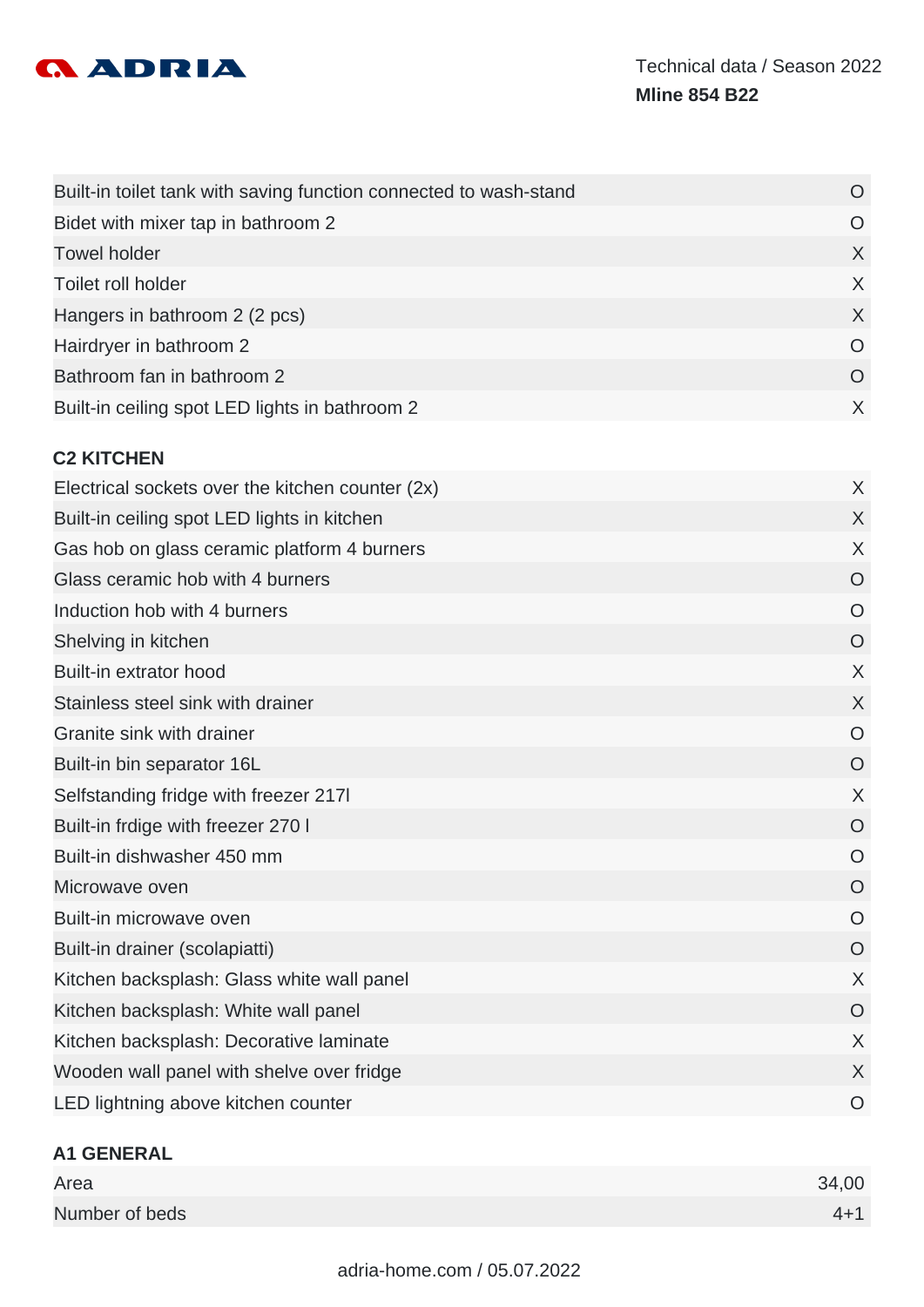

| Number of bedrooms                                                   | 2       |
|----------------------------------------------------------------------|---------|
| Number of bathrooms                                                  | 2       |
| Length                                                               | 8,50    |
| Width                                                                | 4,00    |
| Height                                                               | 3,45    |
| <b>B1 CHASSIS</b>                                                    |         |
| 100% Galvanized Steel Chassis                                        | X       |
| Inflatable wheels                                                    | $\sf X$ |
| Detachble hook                                                       | X       |
| <b>Leveling Feet</b>                                                 | X       |
| <b>B2 FLOOR</b>                                                      |         |
| Vynil flooring                                                       | X       |
| Moisture resistant CTB-H floor 19 mm with ALU isolation floor foil   | $\sf X$ |
|                                                                      |         |
| <b>B3 EXTERIOR WALLS</b>                                             |         |
| Adria Sanwdich Technology ®AST external walls 45 mm (R=1,35<br>m2K/W | $\sf X$ |
| Decorative attic: Metal sheet - matching colour of windows and       |         |
| doors                                                                | $\sf X$ |
| Cladding L/R: Facade without final layer                             | X       |
| Cladding L/R: Facade VANILLA Jub Family 325                          | O       |
| Cladding L/R: Facade GREEN Jub Vitality 115                          | $\circ$ |
| Cladding L/R: Facade BLUE Jub Vitality 20                            | O       |
| Cladding L/R: Facade BROWN GREY Jub Family 15                        | O       |
| Cladding L/R: White Metal Panel                                      | O       |
| Cladding L/R: Anthracite Metal Panel                                 | O       |
| Cladding L/R: Adria PVC Whiteline horizontal                         | O       |
| Cladding L/R: Adria PVC Blackline horizontal                         | O       |
| Cladding L/R: Larchwood horizontal                                   | O       |
| Cladding L/R: Larchwood vertical                                     | O       |
| Cladding L/R: Larchwood Blackline horizontal                         | O       |
| Cladding L/R: Trend PVC Ivory SOFT FS-301 vertical                   | O       |
| Cladding L/R: Trend PVC Mastic SOFT FS-301 vertical                  | O       |
| Cladding L/R: Trend PVC Anthracite SOFT FS-301 vertical              | O       |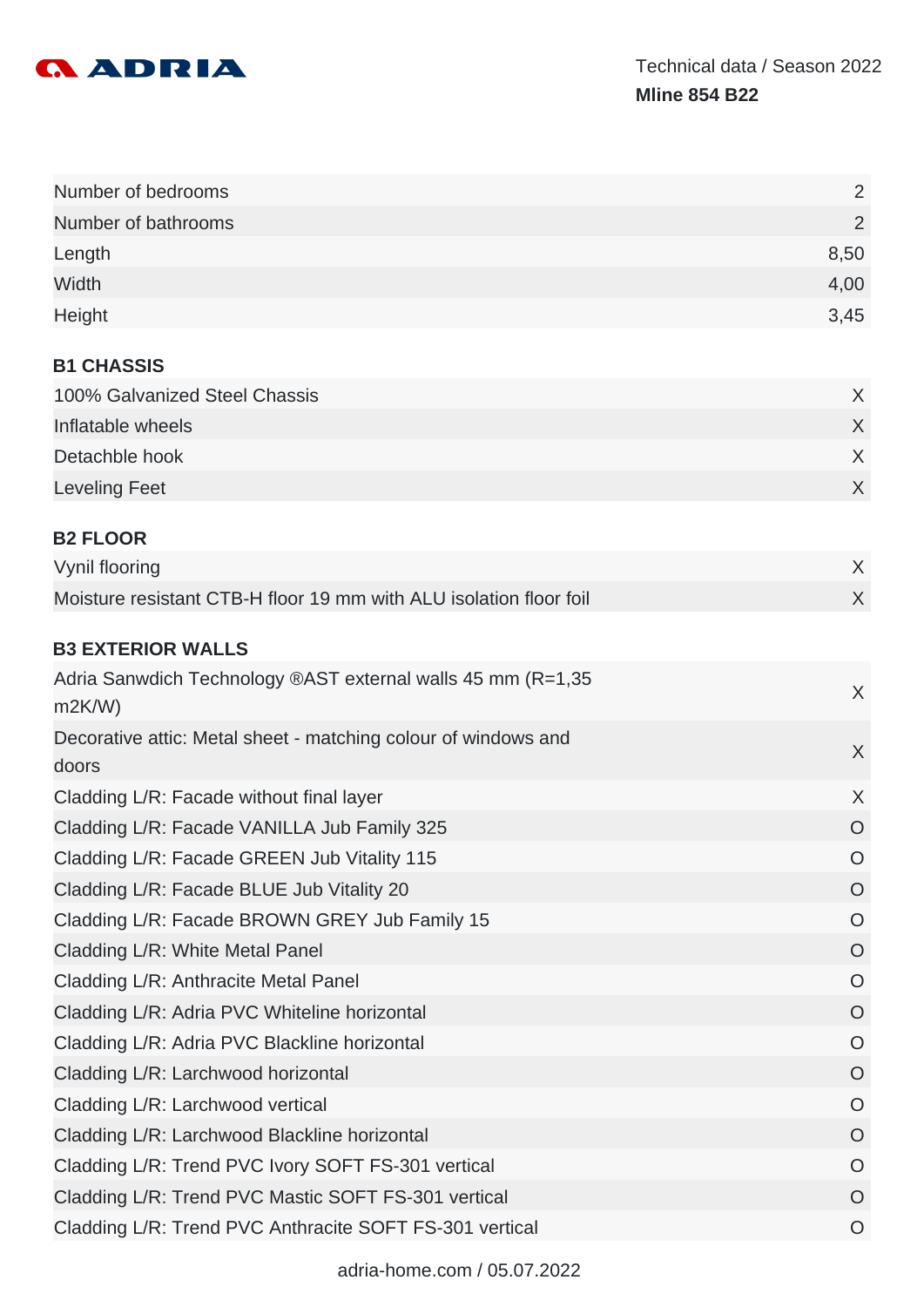

| Cladding L/R: Trend PVC Pearl Grey STONE FS-301 vertical        | $\circ$        |
|-----------------------------------------------------------------|----------------|
| Decorative Cladding: Facade without final layer                 | $\chi$         |
| Decorative Cladding: Facade VANILLA Jub Family 325              | $\overline{O}$ |
| Decorative Cladding: Facade GREEN Jub Vitality 115              | $\circ$        |
| Decorative Cladding: Facade BLUE Jub Vitality 20                | $\overline{O}$ |
| Decorative Cladding: Facade BROWN GREY Jub Family 15            | $\overline{O}$ |
| Decorative Cladding: White Panel                                | $\circ$        |
| Decorative Cladding: Anthracite panel                           | $\circ$        |
| Decorative Cladding: Larchwood vertical                         | $\overline{O}$ |
| Decorative Cladding: Larchwood Blackline horizontal             | $\circ$        |
| Decorative Cladding: Adria PVC Whiteline horizontal             | $\circ$        |
| Decorative Cladding: Trend PVC Ivory SOFT FS-301 vertical       | $\overline{O}$ |
| Decorative Cladding: Trend PVC Mastic SOFT FS-301 vertical      | $\overline{O}$ |
| Decorative Cladding: Trend PVC Anthracite SOFT FS-301 vertical  | $\circ$        |
| Decorative Cladding: Trend PVC Pearl Grey STONE FS-301 vertical | $\circ$        |
| Other Three Sides: Soft PVC Vnyl Silver Cedar vertical          | X              |
| Other Three Sides: Trend PVC Ivory SOFT FS-301 vertical         | $\circ$        |
| Other Three Sides: Trend PVC Mastic SOFT FS-301 vertical        | $\circ$        |
| Other Three Sides: Trend PVC Anthracite SOFT FS-301 vertical    | O              |
| Other Three Sides: Trend PVC Pearl Grey STONE FS-301 vertical   | $\circ$        |
| Other Three Sides: Facade VANILLA Jub Family 325                | $\circ$        |
| Other Three Sides: Facade GREEN Jub Vitality 115                | $\circ$        |
| Other Three Sides: Facade BLUE Jub Vitality 20                  | O              |
| Other Three Sides: Facade BROWN GREY Jub Family 15              | O              |
| <b>Other Three Sides: Larchwood Vertical</b>                    | O              |
| <b>Other Three Sides: Larchwood Horizontal</b>                  | O              |
| Other Three Sides: Larchwood Blackline horizontal               | O              |
| Corners: Color of cladding                                      | X              |
| Decorative Cladding: Larchwood horizontal                       | O              |
| Decorative Cladding: Adria PVC Blackline horizontal             | O              |
| Other Three Sides: Adria PVC Whiteline horizontal               | O              |
| Other Three Sides: Adria PVC blackline horizontal               | O              |
|                                                                 |                |

#### **B4 WINDOWS AND DOORS**

PVC white windows and doors with termopan glass **X**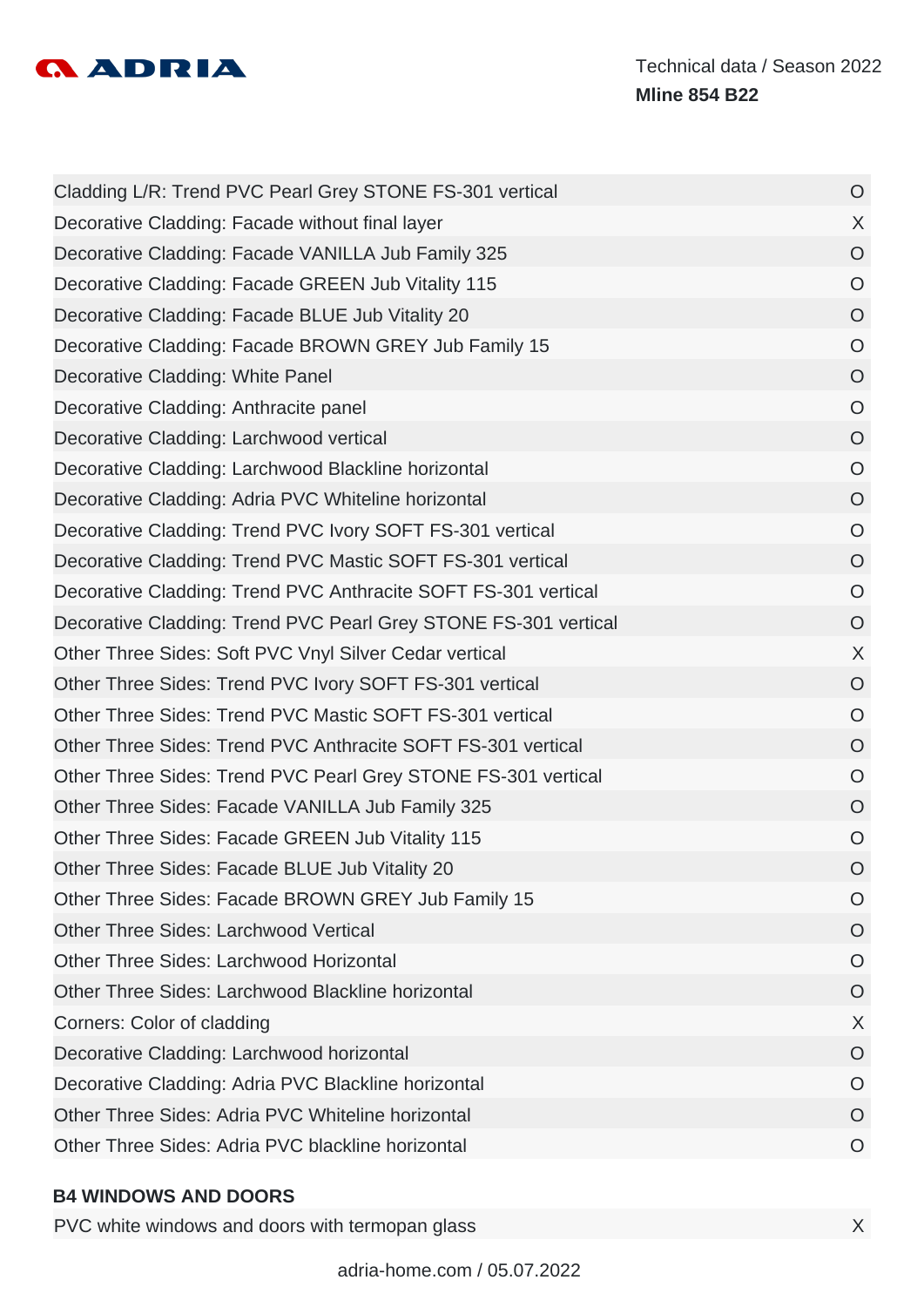

| PVC windows and doors with termopan glass - anthracite outside,     | $\left( \right)$ |
|---------------------------------------------------------------------|------------------|
| white inside                                                        |                  |
| Tinted windows in bathrooms                                         | X                |
| Swing entrance door with security glass and door holder             | X                |
| Panoramic sliding entrance door with security glass and door holder | $\circ$          |
| Built-in blinds on all windows - matching colour of windows and     | $\Omega$         |
| doors                                                               |                  |
| Rolo shutters on bathroom windows                                   | $\Omega$         |
| Master cylinder                                                     | O                |
| ALU door of external box - matching colour of windows and doors     | X                |
| Master key (3 pieces)                                               | O                |
| Mosquito nets on all windows - matching colour of windows           | $\Omega$         |

# **B5 ROOF AND CEILLING**

| Single-pitched Roof                                            | X        |
|----------------------------------------------------------------|----------|
| Roof construction class A (150 kg/m2)                          | X        |
| Roof type: Galvanized steel roof                               | X        |
| Roof colour: White                                             | X        |
| Roof Colour: Anthracite                                        | O        |
| Roof type: PVC roof                                            | O        |
| Secondary roof type: PVC foil                                  | X        |
| Roof insulation glass wool 50 mm (R=1,25 m2K/W)                | X        |
| Flat heigher ceiling in all rooms 225 cm                       | X        |
| <b>Gutters</b>                                                 | X        |
| Vertical draining pipes - matching colour of windows and doors | $\Omega$ |
| Gutter guard for leaves                                        | O        |
| Roof construction class B (250 kg/m2)                          | $\Omega$ |
|                                                                |          |

# **C0 INTERIOR**

| <b>Textile Combination - STANDARD</b>                   | <b>PARIS 2022</b>      |
|---------------------------------------------------------|------------------------|
| <b>Textile Combination - OPTION 1</b>                   | <b>MARSEILLES 2022</b> |
| <b>Textile Combination - OPTION 2</b>                   | <b>MILANO 2022</b>     |
| <b>Textile Combination - OPTION 3</b>                   | <b>RIMINI 2022</b>     |
| <b>Furnishing Decor - STANDARD</b>                      | NATURAL 2022           |
| Dimout curtains in all rooms except bathroom and toilet | X                      |
| Daily curtains in all rooms except bathroom and toilet  | $\Omega$               |
| adria-home.com / 05.07.2022                             |                        |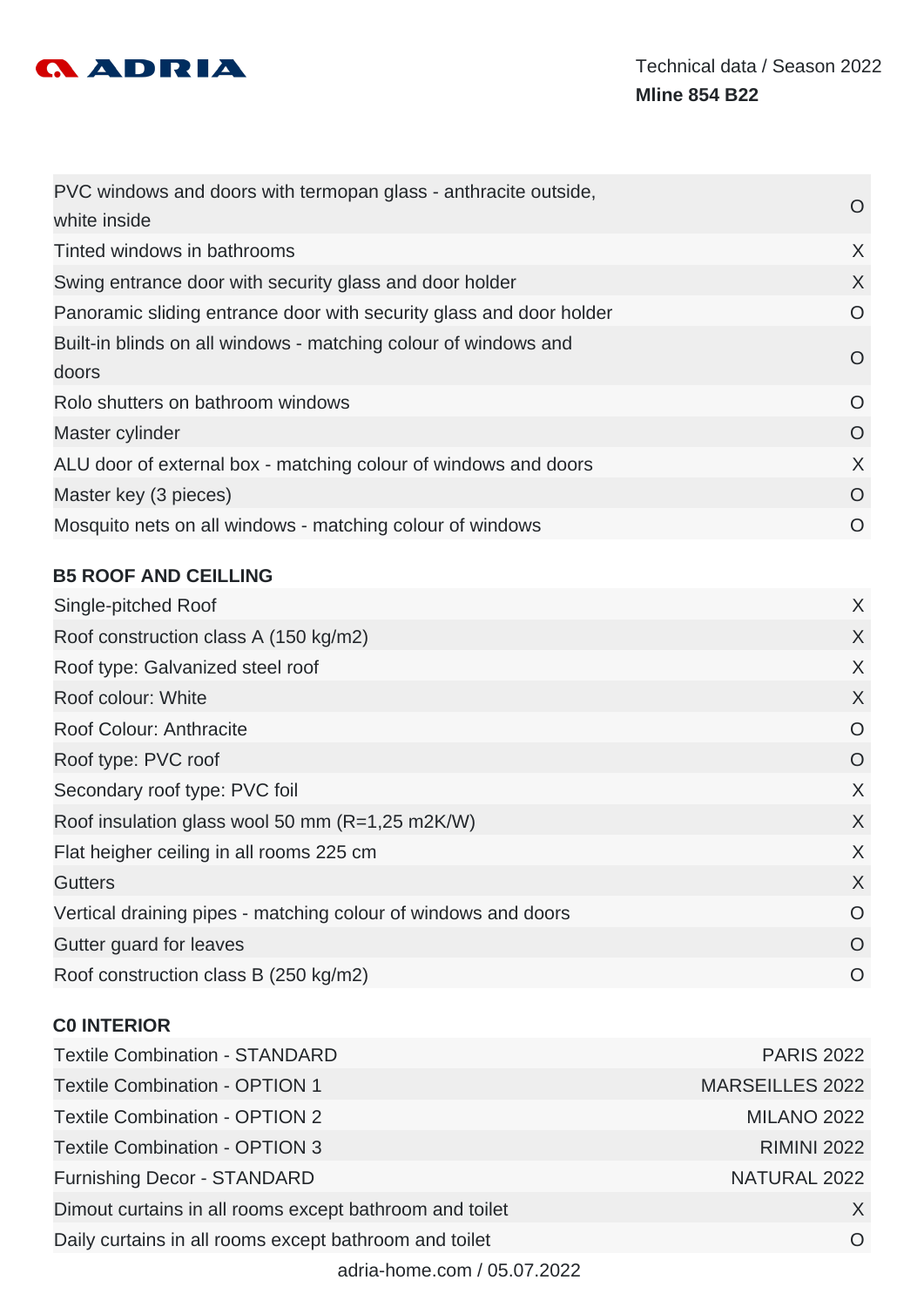

| Sofa Cushions - STANDARD                 | <b>SILVER MAGIC 2022</b>    |
|------------------------------------------|-----------------------------|
| Sofa Cushions - OPTION 1                 | FRESH WIND 2022             |
| Sofa Cushions - OPTION 2                 | <b>DIAMOND SPARKLE 2022</b> |
| Sofa Cushions - OPTION 3                 | <b>GOLDEN STAR 2022</b>     |
| Interior separation walls 16 mm          | X                           |
| Interior doors 25 mm with PVC doorframes | X                           |
| Door stopper                             | $\chi$                      |
| Metal doorhooks                          | X                           |
| Soft close for furniture                 | X                           |
| Bathroom and toilet door with lock       | X                           |

## **C1 LIVING ROOM**

| Sofa                                                              | X              |
|-------------------------------------------------------------------|----------------|
| Sofa extendable                                                   | O              |
| Sofa with decorative seams                                        | O              |
| Sofa with decorative seams extendable                             | O              |
| Dinning table                                                     | X              |
| <b>Chairs</b>                                                     | X              |
| Wall shelf over the sofa in living room                           | X              |
| Hangers in living room (2 pcs)                                    | X              |
| Mirror in living room                                             | X              |
| Fire extinguisher (1kg) in living room                            | $\overline{O}$ |
| Fire blanket in living room                                       | $\overline{O}$ |
| Smoke detector in living room                                     | $\overline{O}$ |
| Adria Bluetooth sound system                                      | O              |
| Decorative wall in living room                                    | X              |
| Ambiental LED lightning in living room                            | $\overline{O}$ |
| Built-in ceiling spot LED lights in living room with 2-way switch | X              |
| TV module in living room (1x TV socket, 2x el. socket)            | X              |
| Electrical sockets in living room (2x)                            | X              |
|                                                                   |                |

# **C3 MASTER BEDROOM**

| Double bed with slatted bed base             | 160 x 200 |
|----------------------------------------------|-----------|
| Foam mattresses (25 kg/m2) in master bedroom |           |
| Foam mattresses (35 kg/m2) in master bedroom |           |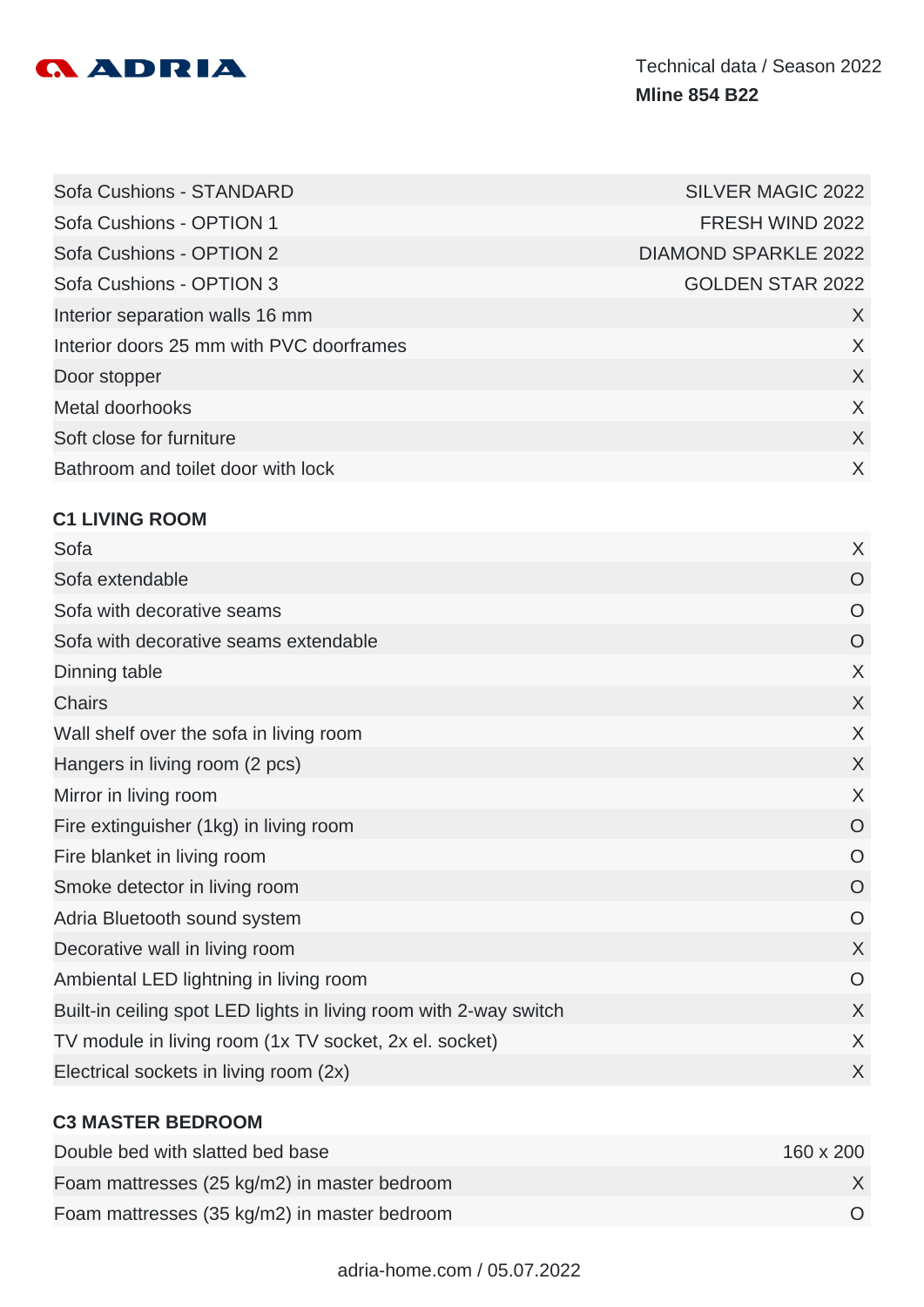

| Wooden bed upholstery in master bedroom                              | $\circ$        |
|----------------------------------------------------------------------|----------------|
| Upholstered bed in master bedroom                                    | $\overline{O}$ |
| Ottoman upholstered bed in master bedroom                            | $\circ$        |
| Ottoman bed with wooden upholstery in master bedroom                 | $\circ$        |
| Wooden headboard in master bedroom                                   | $\sf X$        |
| Upholstered headboard in master bedroom                              | $\circ$        |
| Bedside tables in master bedroom                                     | X              |
| Wall shelf over the bed in master bedroom                            | X              |
| Decorative wall panel above shelve in master bedroom                 | $\overline{O}$ |
| Cupboards over the bed in master bedroom                             | $\circ$        |
| Wardrobe in master bedroom                                           | $\sf X$        |
| Hangers in master bedroom (2 pcs)                                    | X              |
| Mirror in master bedroom                                             | X              |
| Safe in master bedroom                                               | $\overline{O}$ |
| TV module in master bedroom (1x TV socket, 2x socket)                | $\overline{O}$ |
| UTP socket in master bedroom                                         | $\circ$        |
| USB charging modules in master bedroom $(2 \times C, 2 \times B)$    | $\overline{O}$ |
| Electrical sockets in master bedroom (2x)                            | X              |
| Reading LED lights in master bedroom                                 | X              |
| Built-in ceiling spot LED lights in master bedroom with 2-way switch | X              |
| Ambiental LED lightning under the shelf in master bedroom            | O              |

# **C4 CHILDREN BEDROOM**

| Single beds with slatted bed base                          | 80 x 200 |
|------------------------------------------------------------|----------|
| Loft bed in children's bedroom                             | O        |
| Foam mattresses PN25 in children's bedroom                 | X        |
| Foam mattresses HR35 in children's bedroom                 | O        |
| Wooden bed upholstery in children's bedroom                | O        |
| Upholstered bed in children's bedroom                      | O        |
| Underbed in children's room                                | O        |
| Wooden headboard in children's bedroom                     | X        |
| Upholstered headboard in children's bedroom                | $\Omega$ |
| Wooden wall panel alongside bed in children's bedroom      | O        |
| Upholstered wall panel alongside bed in children's bedroom | O        |
| Bedside tables in children's bedroom                       | X        |
|                                                            |          |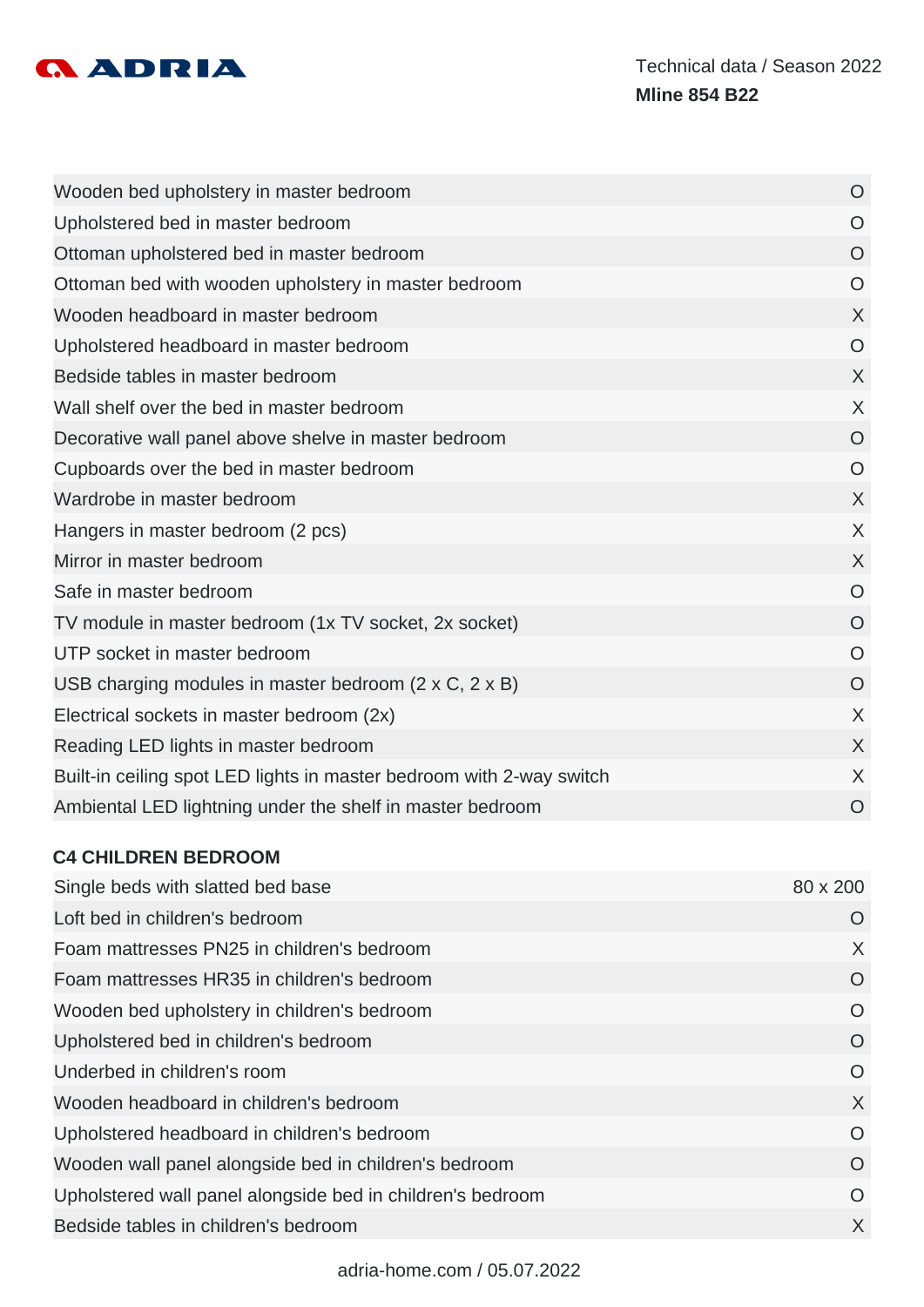

| Wall shelf over the bed in children's bedroom                               | X       |
|-----------------------------------------------------------------------------|---------|
| Decorative wall panel above shelve in children's bedroom                    | $\circ$ |
| Cupboards over the bed in children's bedroom                                | O       |
| Wardrobe in children's bedroom                                              | X       |
| Hangers in children's bedroom (2 pcs)                                       | O       |
| Mirror in children's bedroom                                                | $\circ$ |
| Ambiental LED lightning under the shelf in children's bedroom               | O       |
| Reading LED lights in children's bedroom                                    | X       |
| Electrical sockets in children's bedroom (2 pcs)                            | X       |
| USB charging module in children's bedroom (1x C, 1x B)                      | O       |
| Built-in ceiling spot LED lights in children's bedroom with 1-way<br>switch | X       |

# **D1 WATER AND GAS**

| External connector to water facilities with pressure regulator     | X        |
|--------------------------------------------------------------------|----------|
| Additional connection to central wastewater system for toilet tank | O        |
| PVC water pipes Speedfit®                                          | X        |
| Central waste water outlet                                         | O        |
| Water filter in technical box                                      | O        |
| External access to water heater                                    | X        |
| Gas water heater Vaillant 11I natural push                         | X        |
| Gas connectionin in box: Propan/Butan 30 mBar                      | X        |
| External gas connection: Methan                                    | O        |
| Electrical water heater 50I                                        | O        |
| Electrical water heater 801                                        | $\Omega$ |
| Electrical water heater 1001                                       | O        |
| External gas connection: Propan/Butan 30 mbar                      | O        |
| External gas connection: Propan/Butan 50 mbar                      | O        |
|                                                                    |          |

# **D2 ELECTRICITY**

| White flush mounted installations, sockets and switches |  |
|---------------------------------------------------------|--|
| External connection 32A, 250V, 2P+E                     |  |
| External connection 32A, 400V, 3P+N+E                   |  |
| Key lock                                                |  |

# **E1 EXTERIOR EQUIPMENT**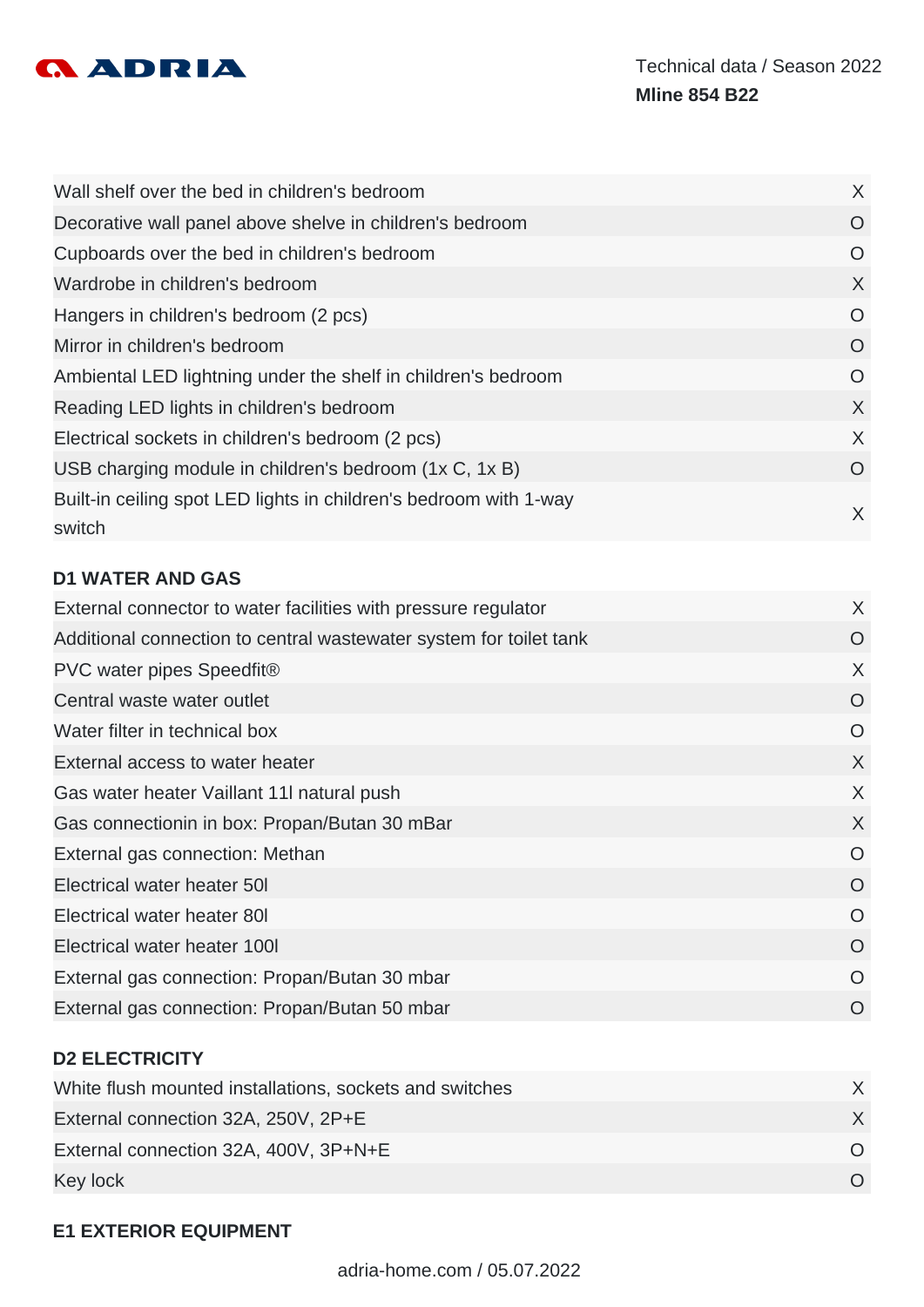

| Awning LED light                                       |  |
|--------------------------------------------------------|--|
| External socket - matching colour of windows and doors |  |
| External socket under chassis                          |  |
| Terrace                                                |  |

#### **D4 HEATING AND COOLING**

| X        |
|----------|
| O        |
| O        |
| O        |
| O        |
| $\Omega$ |
| $\Omega$ |
| $\Omega$ |
| $\Omega$ |
| $\Omega$ |
| O        |
|          |

# **D3 MULTIMEDIA**

| TV holder                           |  |
|-------------------------------------|--|
| TV holder with double fold function |  |
| LED TV 32 inch                      |  |
|                                     |  |

# **E1 OPTION PACKAGES**

|--|